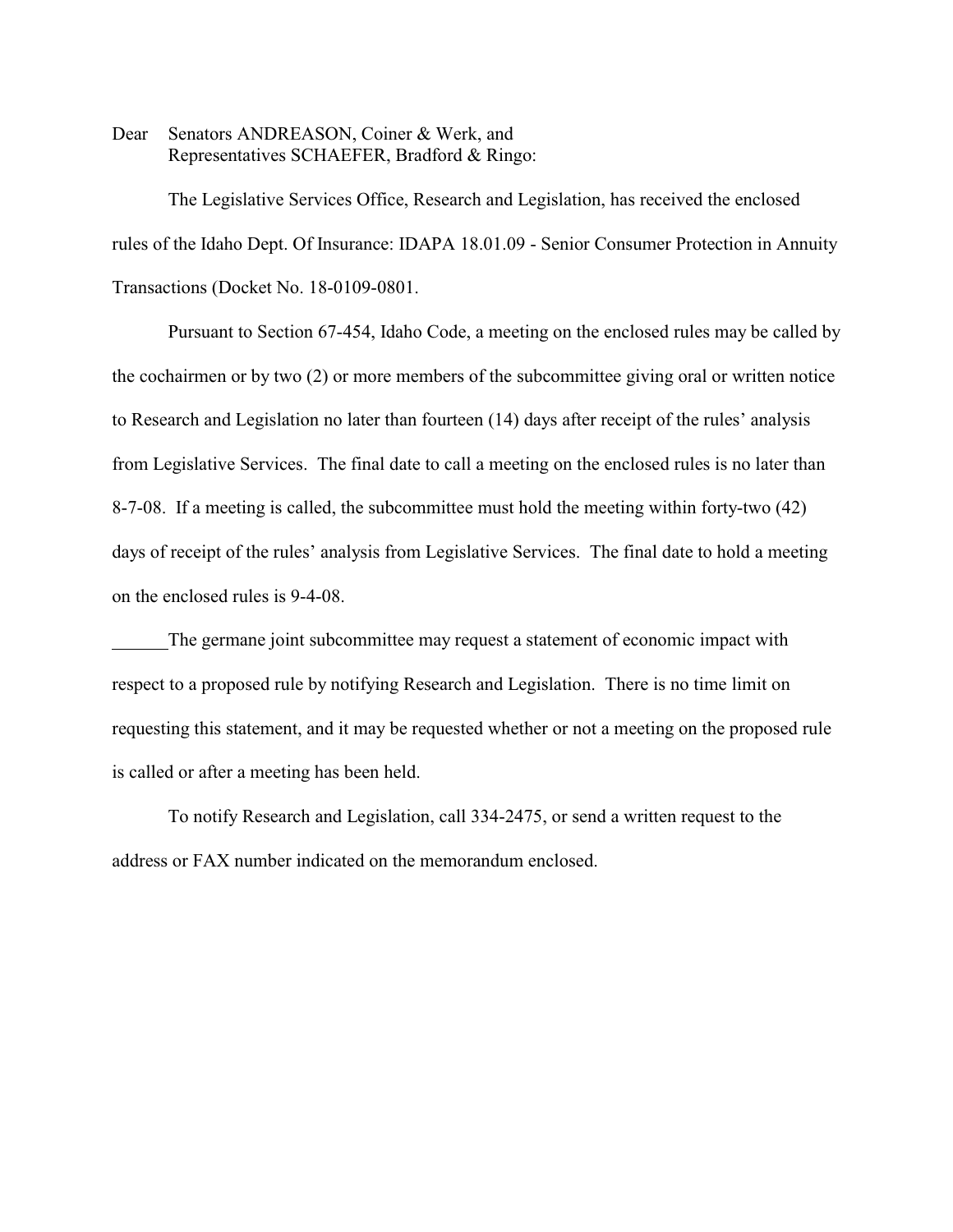# **MEMORANDUM**

| TO:      | Subcommittees for Administrative Rules Review of the Senate Commerce and<br>Human Resources Committee and the House Business Committee |
|----------|----------------------------------------------------------------------------------------------------------------------------------------|
| FROM:    | Eric Milstead, Principal Research Analyst                                                                                              |
| DATE:    | July 18, 2008                                                                                                                          |
| SUBJECT: | Idaho Department of Insurance - IDAPA 18.01.09 (Docket No. 18-0109-0801)                                                               |

The Idaho Department of Insurance has submitted notice of temporary and proposed rulemaking at IDAPA 18.01.09 -- Senior Consumer Protection in Annuity Transactions. The temporary and proposed rule amends an existing rule governing sales of annuity products to make the rule applicable to all consumers instead of just senior consumers. According to the Department, negotiated rulemaking was not conducted because the proposed rule is required by a change to the governing law that takes effect July 1, 2008.

The temporary and proposed rule implements the provisions of House Bill 411 which was passed by the 2008 Legislature. That bill amended section 41-1940, Idaho Code, to revise provisions relating to the sale of annuities and to provide that the consumer protections afforded in that section apply to all consumers of annuities, not just senior consumers.

The proposed rule appears to be within the authority granted to the Department under Sections 41-211 and 41-1940, Idaho Code.

cc: William W. Deal, Director, Idaho Dept. of Insurance Shad Priest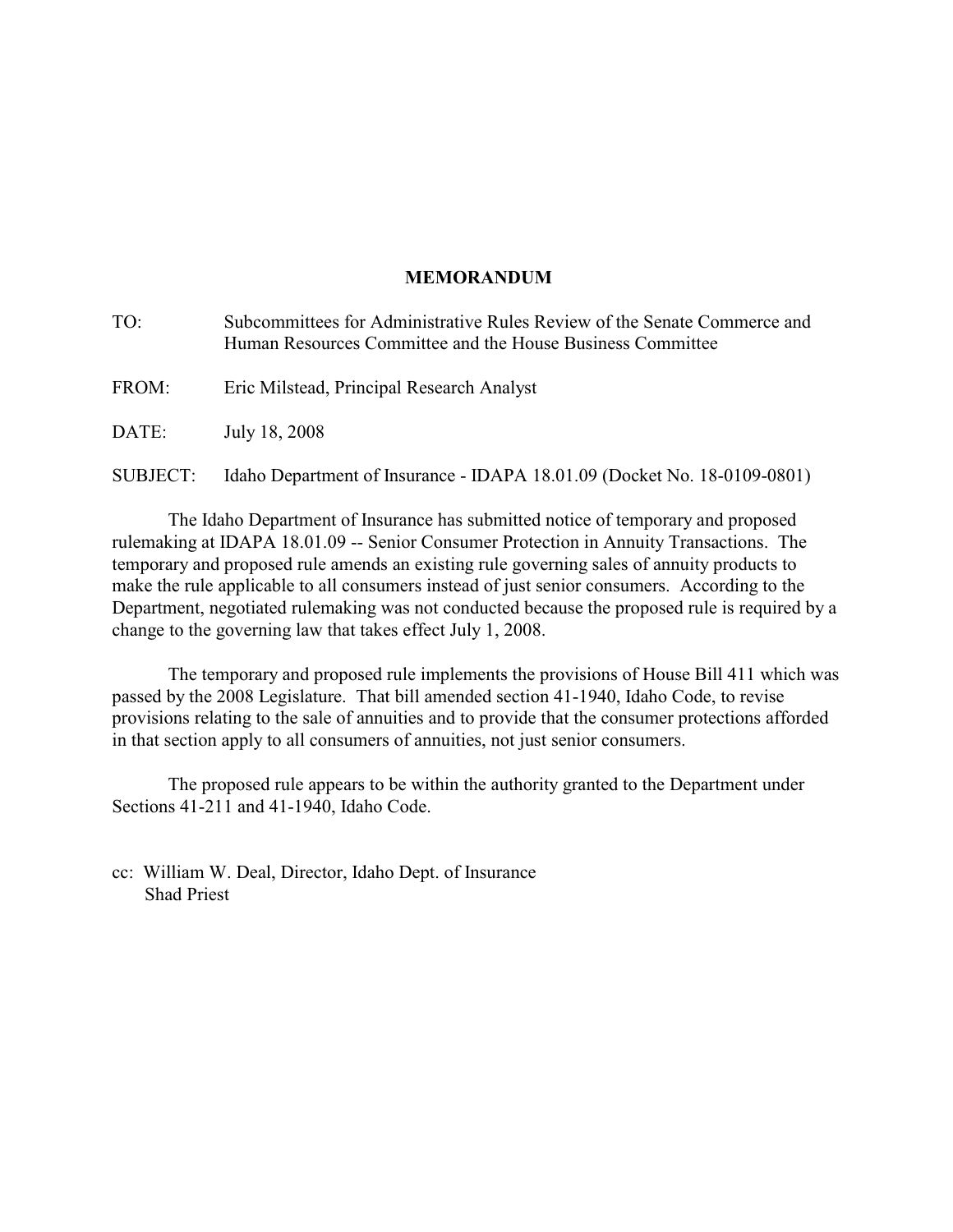# **IDAPA 18 - DEPARTMENT OF INSURANCE**

# **18.01.09 - SENIOR CONSUMER PROTECTION IN ANNUITY TRANSACTIONS**

## **DOCKET NO. 18-0109-0801**

# **NOTICE OF RULEMAKING - TEMPORARY AND PROPOSED RULE**

**EFFECTIVE DATE:** The effective date of the temporary rule is July 1, 2008.

**AUTHORITY:** In compliance with Sections 67-5221(1) and 67-5226, Idaho Code, notice is hereby given that this agency has adopted a temporary rule, and proposed rulemaking procedures have been initiated. The action is authorized pursuant to Sections 41-211 and 41-1940, Idaho Code.

**PUBLIC HEARING SCHEDULE:** Public hearing(s) concerning this rulemaking will be scheduled if requested in writing by twenty-five (25) persons, a political subdivision, or an agency, not later than August 20, 2008.

The hearing site(s) will be accessible to persons with disabilities. Requests for accommodation must be made not later than five  $(5)$  days prior to the hearing, to the agency address below.

**DESCRIPTIVE SUMMARY:** The following is the required finding and concise statement of the supporting reasons for adopting a temporary rule and a nontechnical explanation of the substance and purpose of the proposed rulemaking:

This rulemaking amends an existing rule governing sales of annuity products to make the rule applicable to all consumers rather than just senior consumers. This change was made necessary by the enactment of House Bill 411, which amended the law upon which this rule is based to extend annuity sales protections to all consumers.

**TEMPORARY RULE JUSTIFICATION:** Pursuant to Section 67-5226(1)(b), Idaho Code, the Governor has found that temporary adoption of the rule is appropriate for the following reason: The rule is being amended to reflect a change to the governing law that takes effect July 1, 2008.

**FEE SUMMARY:** The following is a descriptive summary of the fee or charge being imposed or increased: The rule does not impose or increase a fee.

**FISCAL IMPACT:** The following is a specific description, if applicable, of any negative fiscal impact on the state general fund greater than ten thousand dollars (\$10,000) during the fiscal year resulting from this rulemaking: No fiscal impact.

**NEGOTIATED RULEMAKING:** Pursuant to IDAPA 04.11.01.811, negotiated rulemaking was not conducted because the change is required by a change to the governing law.

**ASSISTANCE ON TECHNICAL QUESTIONS, SUBMISSION OF WRITTEN COMMENTS:** For assistance on technical questions concerning the temporary and proposed rule, contact Shad Priest, 208-334-4214.

Anyone may submit written comments regarding the proposed rulemaking. All written comments must be directed to the undersigned and must be delivered on or before August 27, 2008.

DATED this 26th day of June, 2008.

William W. Deal, Director Idaho Department of Insurance 700 West State Street, 3rd Floor Boise, Idaho 83720-0043 Phone: (208) 334-4250 Fax: (208) 334-4398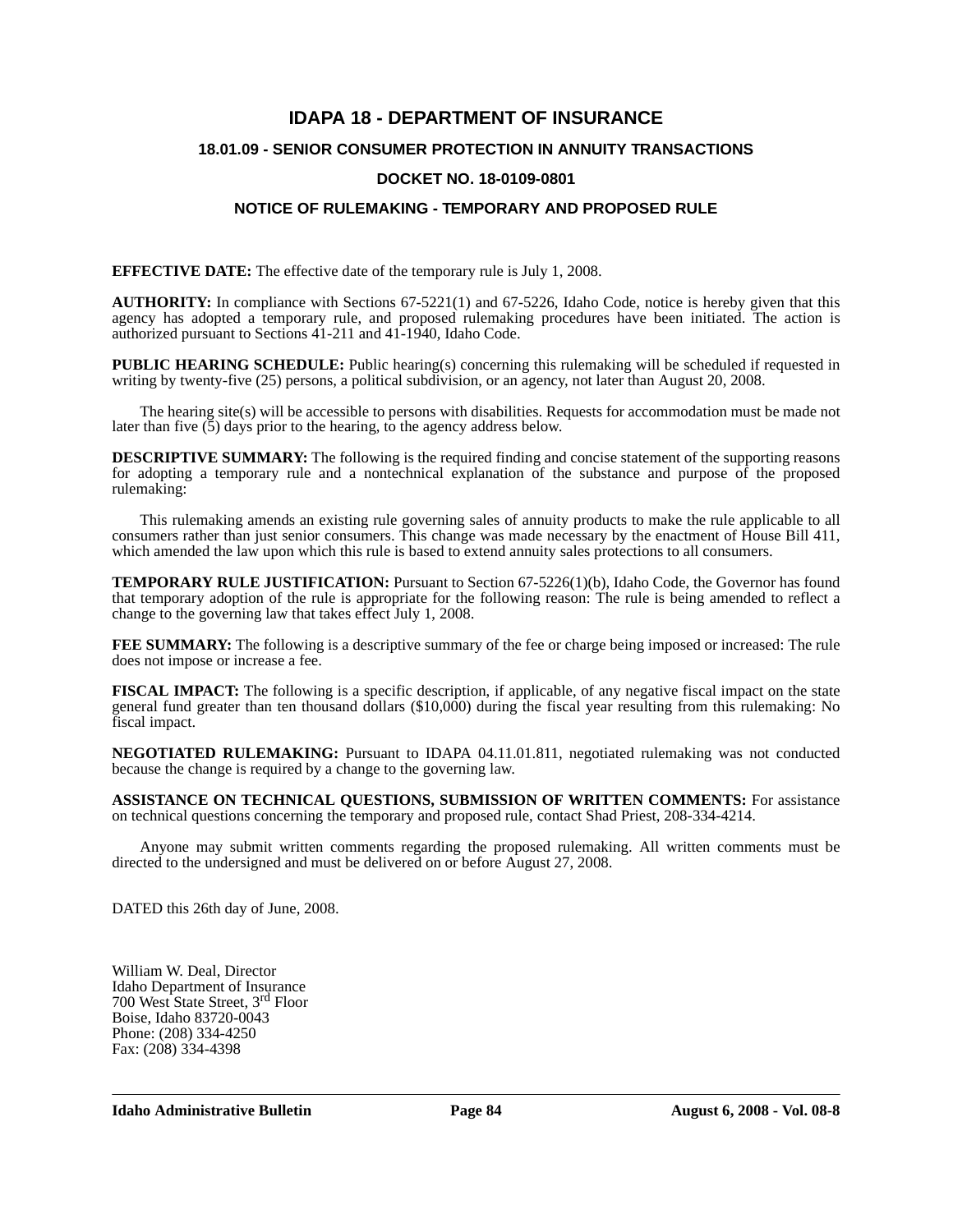#### **THE FOLLOWING IS THE TEXT OF DOCKET NO. 18-0109-0801**

#### **18.01.09 -** *SENIOR* **CONSUMER PROTECTION IN ANNUITY TRANSACTIONS**

#### *(BREAK IN CONTINUITY OF SECTIONS)*

#### **001. TITLE AND SCOPE.**

**01. Title**. The title of this chapter is IDAPA 18.01.09 - *Senior* Consumer Protection in Annuity Transactions. *(4-11-06)*(7-1-08)T

*02. Propose. The purpose of this rule is to set forth standards and procedures for recommendations to senior consumers that result in a transaction involving annuity products so that the insurance needs and financial objectives of senior consumers at the time of the transaction are appropriately addressed. (4-11-06)*

**0***3***2. Scope**. This rule shall apply to any recommendation to purchase or exchange an annuity made to a *senior* consumer by a producer, or an insurer where no producer is involved, that results in the purchase or exchange recommended. *(4-11-06)*(7-1-08)T

#### *(BREAK IN CONTINUITY OF SECTIONS)*

#### **004. INCORPORATION BY REFERENCE.**

**01. Incorporated Documents**. IDAPA 18.01.09, "*Senior* Consumer Protection in Annuity ions," adopts and incorporates by reference the following documents;  $(4-11-06)(7-1-08)T$ Transactions," adopts and incorporates by reference the following documents;

**a.** United States Code, Title 29 - Labor, Chapter 18 - Employee Retirement and Income Security Act  $(4-11-06)$ 

**b.** United States Code, Title 26 – Internal Revenue Code. (4-11-06)

**c.** NASD Manual Conduct Rules pertaining to suitability, specifically Rule 2310. Recommendations to Customers (Suitability) as amended. (4-11-06)

**02. Availability of Referenced Documents**. Printed copies of the documents described in Subsections 004.01.a. and 004.01.b. are available from the Superintendent of Documents, U.S. Government Printing Office, P.O. Box 371954, Pittsburgh, PA 15250-7954 as well as from the Department; the telephone number is (202) 512-1800, and electronic copies are available at http://straylight.law.cornell.edu/uscode/. Printed copies of the documents described in Subsection 004.01.c. are available from the Department and electronic copies are available from http:// nasd.complinet.com/nasd/display/index.html. (4-11-06)

### *(BREAK IN CONTINUITY OF SECTIONS)*

#### **010. DEFINITIONS.**

As used in this rule, unless the context requires otherwise, the following words shall have the following meanings:

(4-11-06)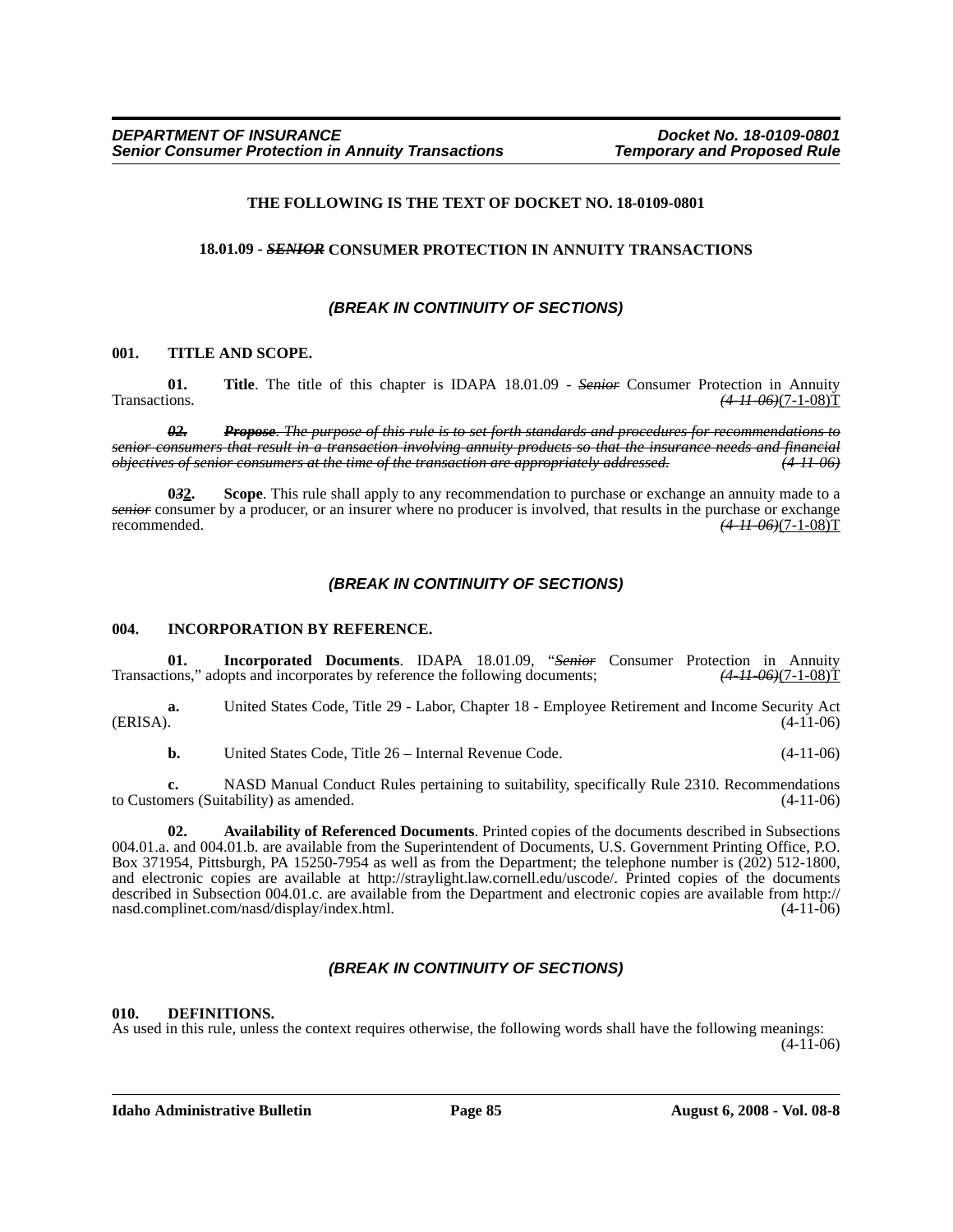#### *DEPARTMENT OF INSURANCE Docket No. 18-0109-0801* **Senior Consumer Protection in Annuity Transactions**

**01.** Annuity A fixed annuity or variable annuity that is individually solicited, whether the product is an individual or group annuity. classified as an individual or group annuity.

**02. Insurer**. Includes every person engaged as indemnitor, surety or contractor in the business of entering into contracts of insurance or of annuity. (4-11-06)

**03. Producer**. A person required to be licensed under the laws of this state to sell, solicit or negotiate e. including annuities. (4-11-06) insurance, including annuities.

**04. Recommendation**. Advice provided by a producer, or an insurer where no producer is involved, to an individual *senior* consumer that results in a purchase or exchange of an annuity in accordance with that advice. *(4-11-06)*(7-1-08)T

*05. Senior Consumer. A person sixty-five (65) years of age or older. In the event of a joint purchase by more than one party, the purchaser(s) will be considered to be a senior consumer if any of the parties is age sixty-five (65) or older. (4-11-06)*

#### **011. EXEMPTIONS.**

Unless otherwise specifically included, this rule shall not apply to recommendations of annuity purchases or exchanges involving (4-11-06)

**01. Direct Response Solicitations**. A response to a direct solicitation where there is no recommendation made based on information collected from the *senior* consumer pursuant to this rule;

*(4-11-06)*(7-1-08)T

#### **02. Contracts Used to Fund**. (4-11-06)

**a.** An employee pension or welfare benefit plan that is covered by the Employee Retirement and Income Security Act (ERISA) as amended; (4-11-06)

**b.** A plan described by Sections 401(a), 401(k), 403(b), 408(k), or 408(p) of the Internal Revenue Code (IRC), as amended, if established or maintained by an employer; (4-11-06)

**c.** A government or church plan defined in Section 414 of the IRC, as amended, a government or church welfare benefit plan, or a deferred compensation plan of a state or local government or tax exempt organization under Section 457 of the IRC, as amended; (4-11-06)

**d.** A nonqualified deferred compensation arrangement established or maintained by an employer or plan sponsor; (4-11-06)

**e.** Settlements of or assumptions of liabilities associated with personal injury litigation or any dispute or claim resolution process; (4-11-06)

| Formal prepaid funeral contracts; or | $(4-11-06)$ |
|--------------------------------------|-------------|
|--------------------------------------|-------------|

**g.** Contracts used to fund funeral and related funeral expenses. (4-11-06)

#### **012. -- 014. (RESERVED).**

### **015. DUTIES OF INSURERS AND OF PRODUCERS.**

**General Rule**. In recommending to a *senior* consumer the purchase of an annuity or the exchange of an annuity that results in another insurance transaction or series of insurance transactions, the producer, or the insurer where no producer is involved, shall have reasonable grounds for believing that the recommendation is suitable for the *senior* consumer on the basis of the facts disclosed by the *senior* consumer as to his or her investments and other insurance products and as to his or her financial situation and needs.  $(4.11.06)(7-1.08$ and other insurance products and as to his or her financial situation and needs.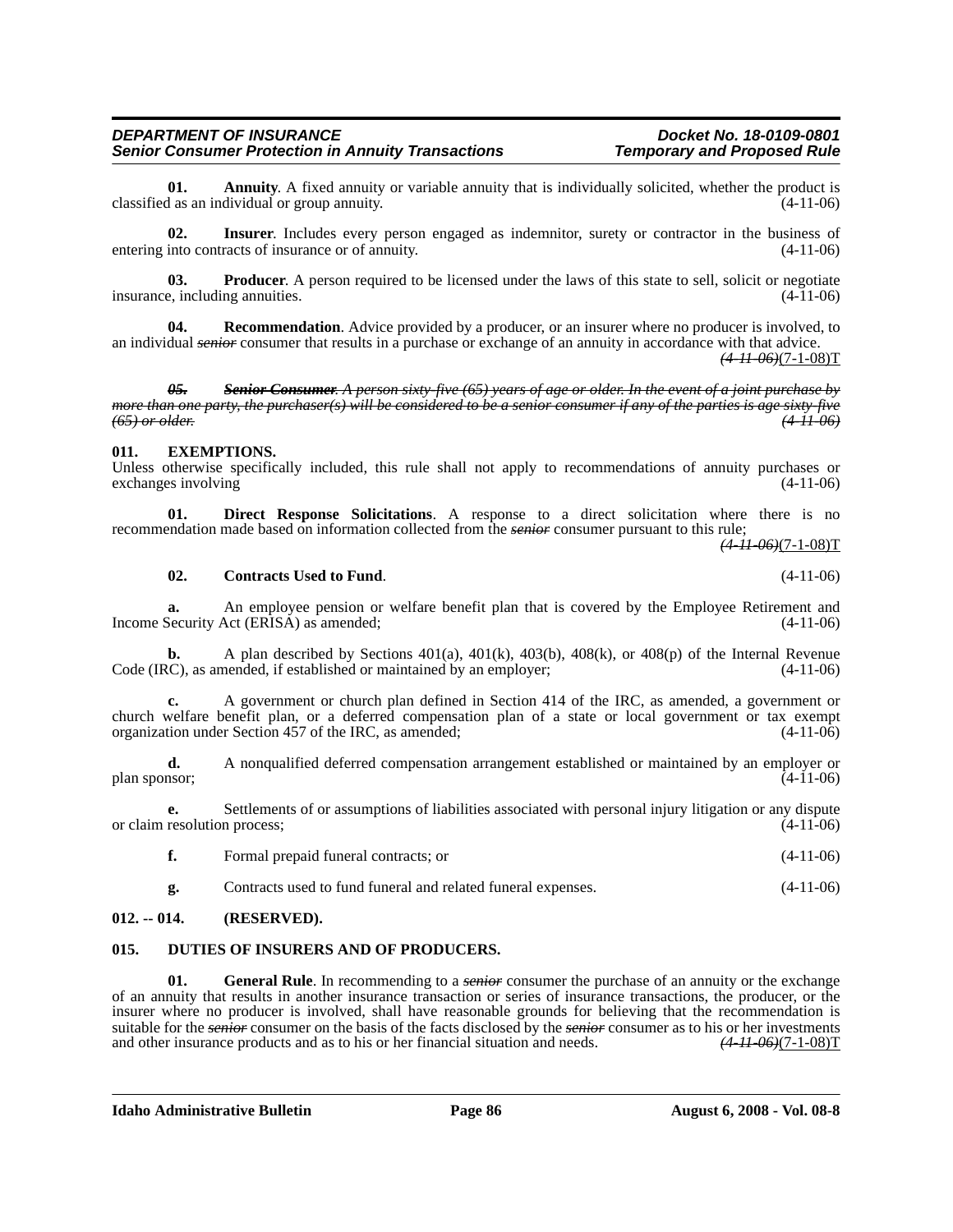#### *DEPARTMENT OF INSURANCE Docket No. 18-0109-0801* **Senior Consumer Protection in Annuity Transactions**

**02. Collection of Information**. Prior to a recommendation to a *senior* consumer of a purchase or exchange of an annuity, a producer, or an insurer where no producer is involved, shall make reasonable efforts to obtain information concerning: *(4-11-06)*(7-1-08)T

| а. | The <i>senior</i> consumer's financial status:          | $\frac{(4-11\cdot 06)(7-1\cdot 08)}{T}$ |
|----|---------------------------------------------------------|-----------------------------------------|
| b. | The <i>senior</i> consumer's tax status;                | <del>(4-11-06)</del> (7-1-08)T          |
|    | The <i>senior</i> consumer's investment objectives; and | $\frac{(4 - 11 - 06)}{(7 - 1 - 08)}$ T  |

**d.** Such other information used or considered to be reasonable by the producer, or the insurer where the involved, in making recommendations to the *senior* consumer.  $(4-11-06)(7-1-08)T$ no producer is involved, in making recommendations to the *senior* consumer.

### **03. Exceptions**. (4-11-06)

**a.** Except as provided under Subsection 015.03.b., neither a producer, nor an insurer where no producer is involved, shall have any obligation to a *senior* consumer under Subsection 015.01 related to any recommendation if a consumer:<br>(4.11.06)(7.1.08) recommendation if a consumer:

i. Refuses to provide relevant information requested by the insurer or producer. (4-11-06)

ii. Decides to enter into an insurance transaction that is not based on a recommendation of the insurer or producer; or

iii. Fails to provide complete or accurate information. (4-11-06)

**b.** If a producer, or the insurer where no producer is involved, sells an annuity to a *senior* consumer that is not the product recommended, the producer or insurer where no producer is involved, must:

*(4-11-06)*(7-1-08)T

i. Document that the recommendation was not accepted as presented; and (4-11-06)

ii. Obtain the signature of the *senior* consumer evidencing the rejection or modification of the recommendation. (4-11-06)(7-1-08) recommendation. *(4-11-06)*(7-1-08)T

#### **016. SUPERVISORY DUTIES OF INSURER.**

**01.** Written Procedures. An insurer shall either assure that a system to supervise recommendations that is reasonably designed to achieve compliance with this rule is established and maintained by complying with Subsections 016.02 and 016.03, or shall establish and maintain such a system itself, which system shall include, but not be limited to:  $(4-11-06)$ 

**a.** Maintaining written procedures; and (4-11-06)

**b.** Conducting periodic reviews of records that are reasonably designed to assist in detecting and ng violations of this rule. (4-11-06) preventing violations of this rule.

**Third Party**. An insurer may contract with a third party, including a general agent or independent agency, to establish and maintain a system of supervision as required by Subsection  $016.01$  with respect to insurance producers under contract with or employed by the third party.  $(4-11-06)$ producers under contract with or employed by the third party.

**03.** Third Party Contracting. An insurer shall make reasonable inquiry to assure that the third party contracting under Subsection 016.02 is performing the functions required under Subsection 016.01 and shall take such action as is reasonable under the circumstances to enforce the contractual obligation to perform the functions.<br>An insurer may comply with its obligation to make reasonable inquiry by doing all of the following: (4-11 An insurer may comply with its obligation to make reasonable inquiry by doing all of the following:

**a.** Annually obtaining a certification from a third party senior manager who has responsibility for the